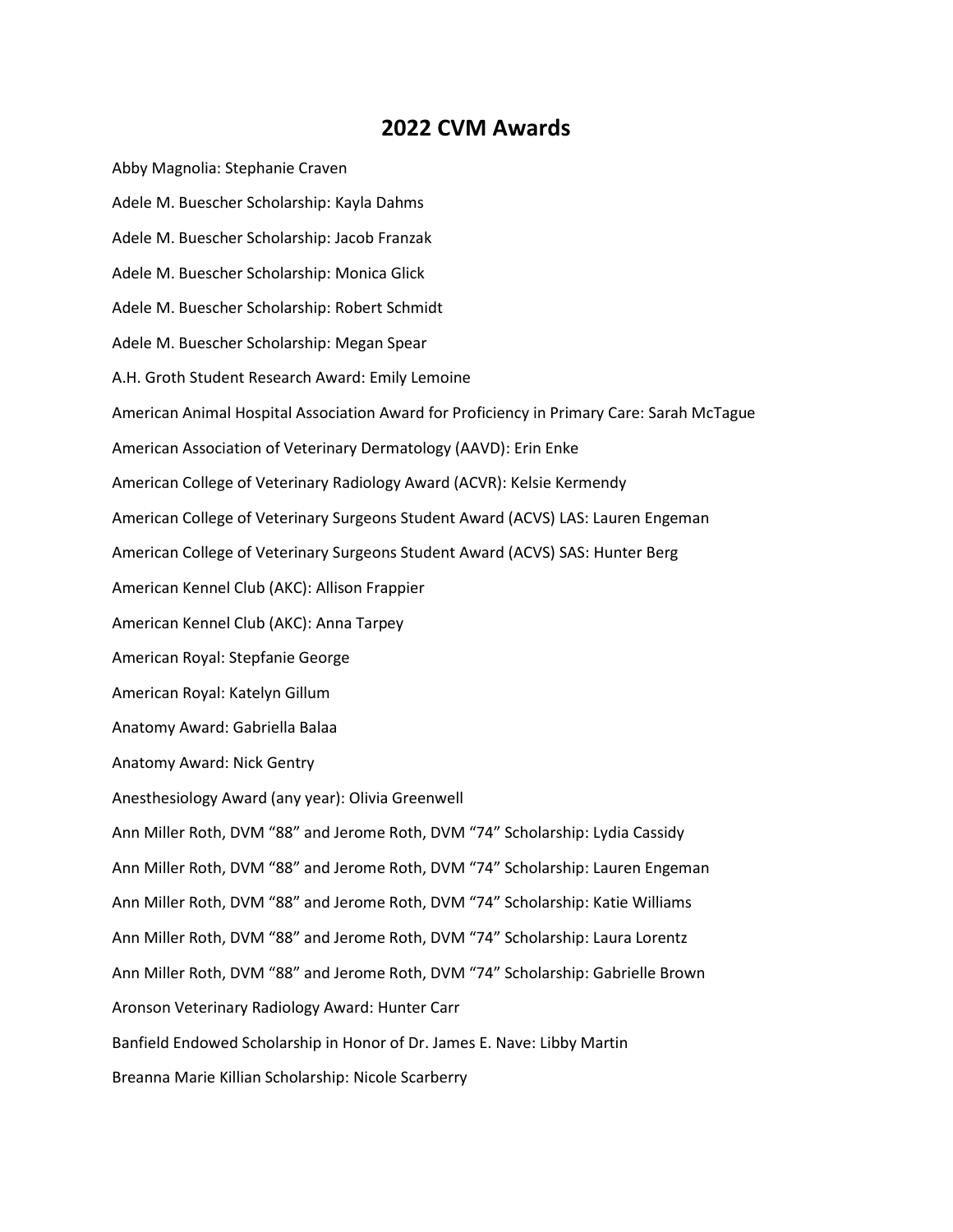Bridget, Bailey, Connor & Josie Scholarship: Allison Frappier Cale Estabrook Scholarship: Kendelle Puga Cardiology Award: Kelly Gruber Carl & George Fischer Veterinary Medicine Scholarship Fund: Makenze Spear Clinical Area Instructional Award: Theriogenology Cora and Ben Geisert Heritage Fund: Keith Long Dadd Award: Dr. Martha Scharf Dechra Excellence in Dermatology: Hannah Gerlt May Dechra Excellence in Small Animal Internal Medicine: Caylen Erger Dechra Excellence in Equine Sports Medicine: Lauren Engeman Dolores Goller: De'Shonna Jones Don Blenden Memorial Scholarship: Courtney Karr Dr. and Mrs. Leon Russell: Kaci Braner Dr. and Mrs. Leslie C. Murphy Scholarship: Alec Swierk Dr. Barry S. Kipperman Scholarship in Veterinary Medicine: Milan Piva Dr. David Lawrence Frazier and Dr. Elizabeth Frazier Memorial: Megan Spear Dr. Edgar Ebert Memorial Awards (SAM - VM4): Ethan Bugg Dr. Edgar Ebert Memorial Awards (LAM - VM4): Matt Oerly Dr. Eugene J. Donnelly Scholarship Fund in Veterinary Medicine: Kristy McElwee Dr. Jeffery Shikles, Class of 1988 Memorial Scholarship Endowment: Shannon Ankney Dr. Joe McGinity Food Animal Scholarship Fund: Anna Tarpey Dr. Karl Mischke Scholarship: Jerry Toporis Dr. Ken White Veterinary Medicine Scholarship: Kayla Dahms Dr. Kurt M. Miller Scholarship: Avery Shannon Dr. Renee Richmond Memorial Scholarship: Danielle Donnelly Dr. Renee Richmond Memorial Scholarship: Michelle Seers Dr. Tracei Holder Scholarship for Veterinary Medicine: Christine Kemmerly E.R. Price Public Health Scholarship in Veterinary Medicine: Dr. Samantha Haw Eagle Animal Hospital Scholarship: Kelly Cook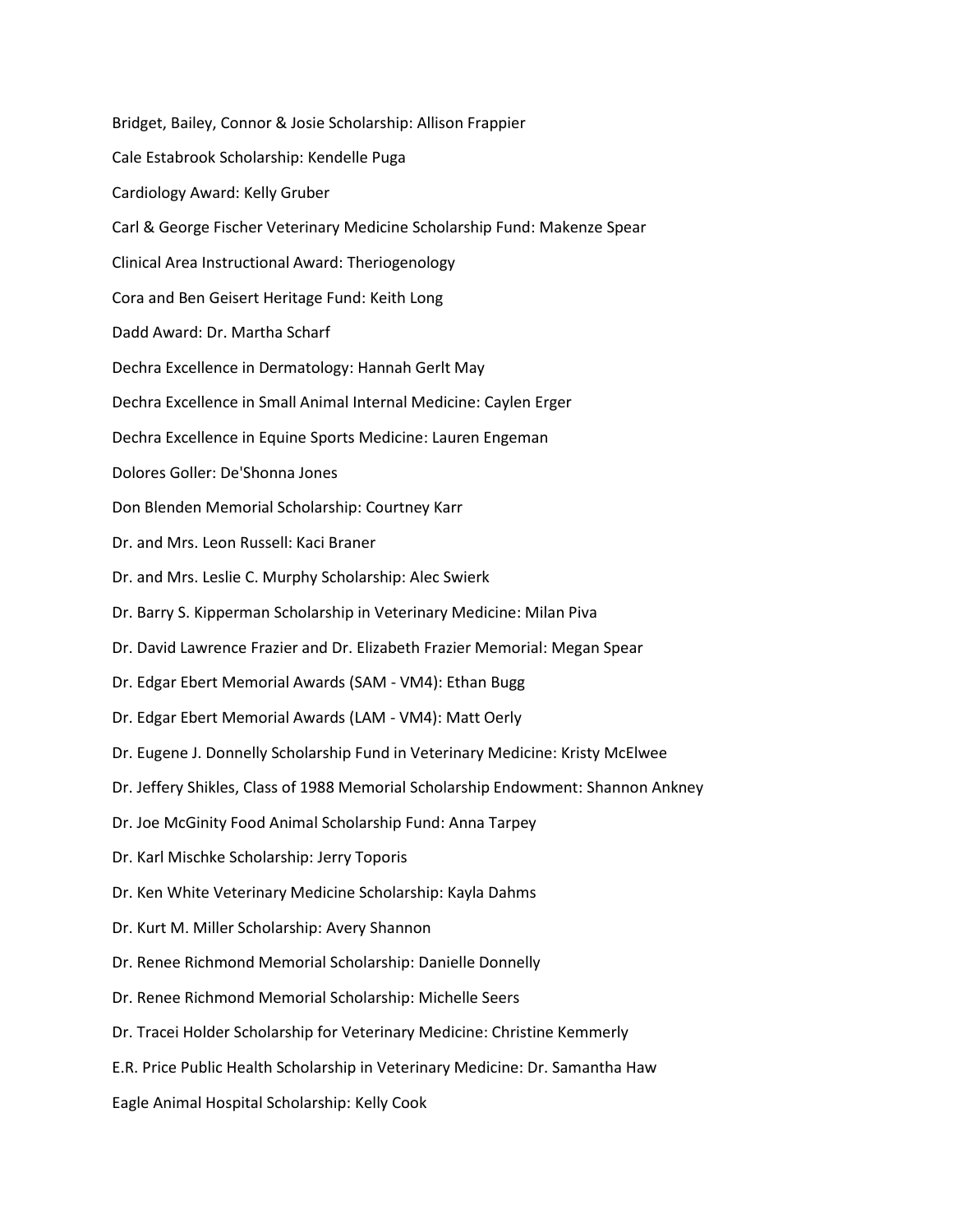Earl SC Stuart Memorial Scholarship: Taylor Eshmont Elmer & Virginia Florman Scholarship: Claire McDonald Emi Meyer Imagination Award: Davina D'Angelo English Practitioner Award: Jerry Toporis Frank E. and Ena Hickerson Rhoades Scholarships: Kayla Dahms Frank E. and Ena Hickerson Rhoades Scholarships: Monica Glick Frank E. and Ena Hickerson Rhoades Scholarships: Tucker Graham Frank E. and Ena Hickerson Rhoades Scholarships: Jessica Taylor Frank E. and Ena Hickerson Rhoades Scholarships: Nathan Zerwig Frank Wells: Christina Scherer Gerald L. Johnson Memorial Scholarship: Milan Piva Gerald L. Johnson Memorial Scholarship: Natalie Verdi Gilbreath-McLorn Scholarships: Makenzie Bishop Gilbreath-McLorn Scholarships: Bailey Carter Gilbreath-McLorn Scholarships: Katelyn Cotnoir Gilbreath-McLorn Scholarships: Harley Engle Gilbreath-McLorn Scholarships: Victoria Herron Gilbreath-McLorn Scholarships: Brooke Johnson Gilbreath-McLorn Scholarships: Amy Keilholz Gilbreath-McLorn Scholarships: Taylor Kolbe Gilbreath-McLorn Scholarships: Lucie Noall Gilbreath-McLorn Scholarships: Ashley Otto Gilbreath-McLorn Scholarships: Milan Piva Gilbreath-McLorn Scholarships: Kendelle Puga Gilbreath-McLorn Scholarships: Jessica Rohr Gilbreath-McLorn Scholarships: Daniel Saugar Gilbreath-McLorn Scholarships: Caroline Treadwell Glenn & Mary James: Ashley Silvey Golden Aesculapius Teaching Awards-VM1: Dr. Chris Baines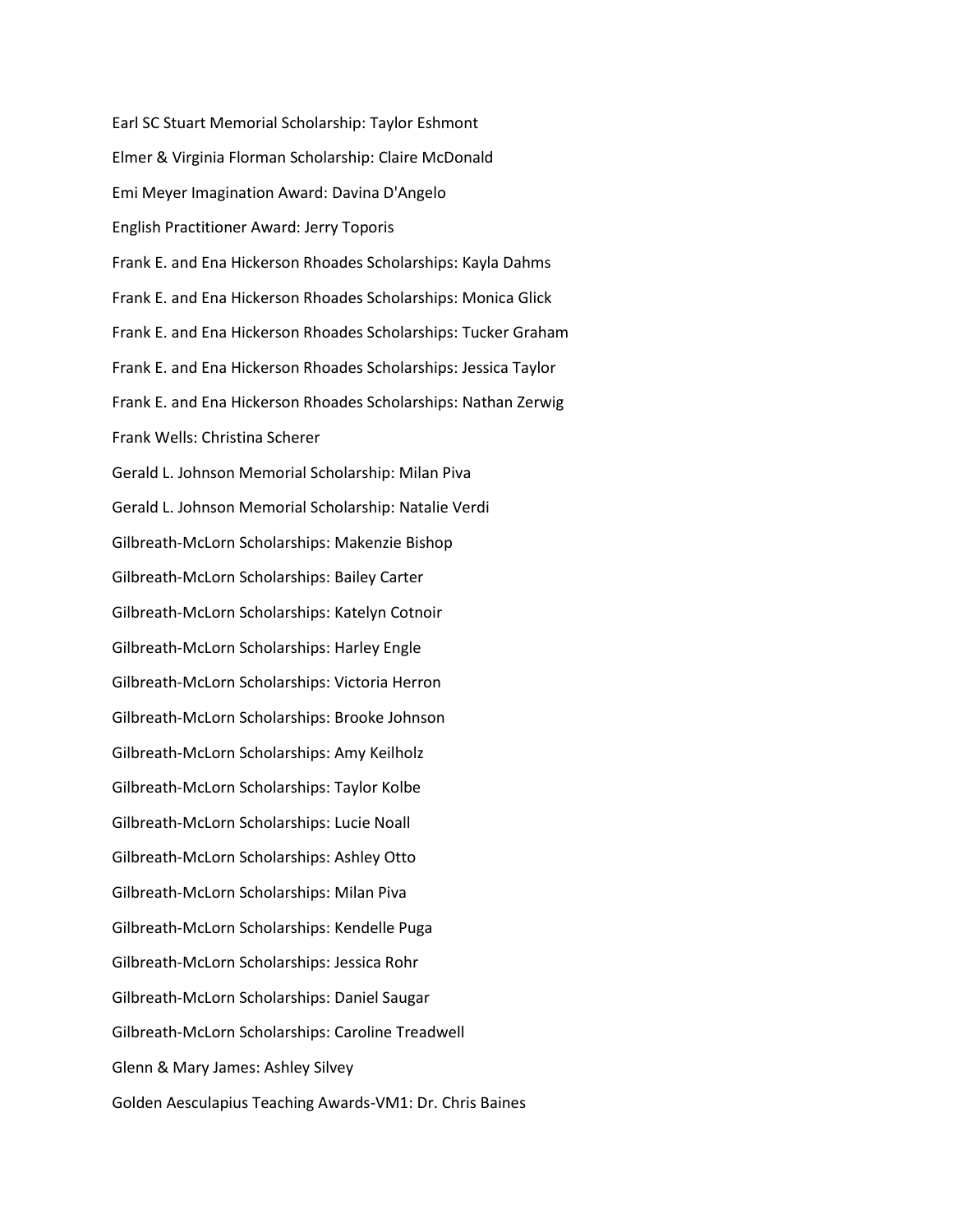Golden Aesculapius Teaching Awards-VM2: Dr. Tamara Hancock Golden Aesculapius Teaching Awards-VM3: Dr. Elizabeth Giuliano Golden Aesculapius Teaching Awards-VM4: Dr. Kelley Varner H. Richard Adams Scholarship: Emily Lemoine Harlen E. Jensen Ophthalmology Award: Libby Martin Harrison-Kaplan Online Undergraduate Teaching Award: Dr. Barry Kipperman Harrison-Kaplan Online Graduate Teaching Award: Dr. Tamara Hancock Intern Teaching Award: Dr. Kaitlin Goldsby Ives Cardiff Scholarship: Zachary Scott James L. Tomlinson Small Animal Surgery Award: Dr. Max Latifi James Robert Long Endowed Scholarship in Veterinary Medicine: Elly Bray J. E. Salsbury Scholarship: Catie Krahenbuhl J. E. Salsbury Scholarship: Annie Le J.E. Salsbury Scholarship: Lucie Noall J.E. Salsbury Scholarship: Milan Piva J.E. Salsbury Scholarship: Haley Rauch J.R. Randolph Practitioner Award: Danielle Donnelly Jeff W. Tyler Food Animal Medicine and Public Health Award: Stepfanie George John W. Pierce Scholarship in Food Animal and Equine Veterinary Medicine: Darien Robertson Joseph Worthington Crane Memorial Scholarship: Sydni Hendricks Joy and George Shelton: Robert Schmidt Judy Roberts Memorial Endowment in Veterinary Medicine: Kelsie Kermendy Karen L. Campbell Scholarship: Amanda Wharton Kennedy Entrepreneurial: Libby Martin Kenneth Niemeyer VM2: Morgan Elsinger Kenneth Niemeyer VM3: Milan Piva Kevin Wayne King: Colin Bristle Kim Ringen Translational Oncology: Dr. Lauren Ross L.N. Atkinson, DVM Memorial Fund : Dr. Kate Dark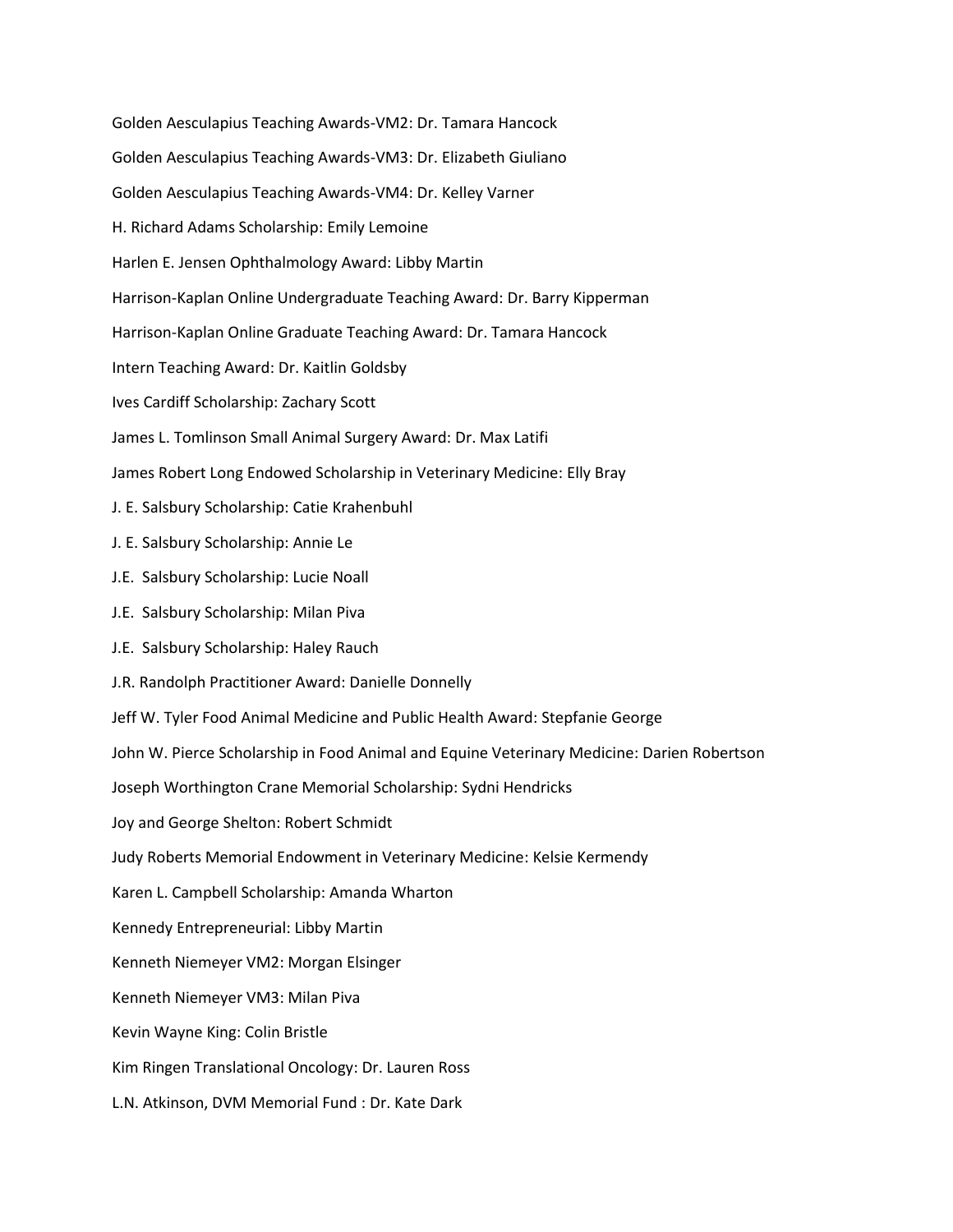Lloyd Selby Award: Dr. Zoe Koestel

Loren D. Kintner Diagnostic Laboratory Award: Caitlyn Nelson Louise Nichols Veterinary Medicine Scholarship Fund: Caylen Erger Lucy B. Davis Scholarships in Small Animal Medicine (SAM): Shefali Kaul Lucy B. Davis Scholarships in Small Animal Surgery (SAS): Jenna Vance Marshel & Helen Gordon Scholarship: Monica Strawn Mary T. Wernert, DVM '86 Memorial Scholarship: Aurora Costin Medical Records: Shannon Zaloz Merck Award: Libby Martin Microbiology Award: Jennifer Corrigan Microscopic Anatomy: Ali McAllister-Day Miss America: Jennifer Hoover MO Farm Bureau Foundation Scholarship: Jessica Stone MO Farm Bureau Foundation Scholarship: Celene Ivey Molecular and Cell Biology Award: Ali McAllister-Day MVMA Auxiliary: Taylor Cook Nancy Langworthy and Harry Feirman Scholarship: Taylor Hays Needles Brooker Scholarship: Shefali Kaul Nelson Stone Scholarship Fund: Josey Bush Nestle Purina Excellence in Nutritional Management of Surgical Patients: Kelsie Kermendy Nestle Purina Award for Excellence in Pet Care and Nutrition (application): Lucie Noall Nicoletti Scholarship: Katelyn Thomson OFA (Orthopedic Foundation for Animals): Christine Kemmerly OFA (Orthopedic Foundation for Animals): Caroline Treadwell Philip J. Shanker, D.V.M. Scholarship in Feline Medicine: Linnea Nixon Physiology Award: Cassandra Fletcher Pre-Vet Club: Taylor Hays Redhage Memorial Scholarship Fund in Veterinary Medicine: Dr. Gabriela Baers Redhage Memorial Scholarship Fund in Veterinary Medicine: Dr. Nekesa Morey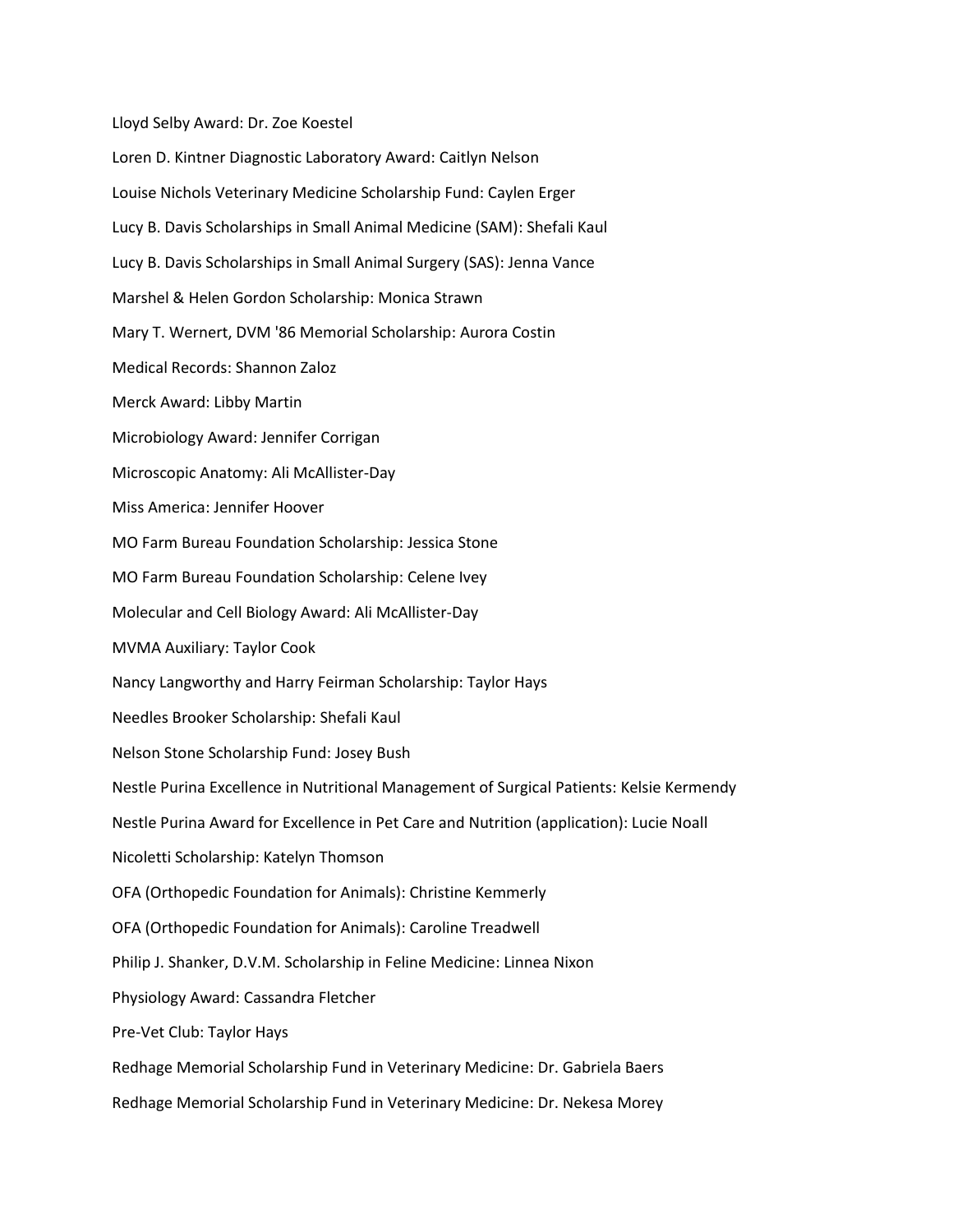Redhage Memorial Scholarship Fund in Veterinary Medicine: Dr. Julia Remaks Redhage Memorial Scholarship Fund in Veterinary Medicine: Dr. Alexa Stephen Redhage Memorial Scholarship Fund in Veterinary Medicine: Dr. John Winston Resident Teaching Award: Dr. Jennifer Howard Richard Riegel Scholarship: Natalie Verdi Robert J. and E. Marlese Gourley: Morgan Burke Robert J. and E. Marlese Gourley: Hope Christy Robert J. and E. Marlese Gourley: Cassandra Fletcher Robert J. and E. Marlese Gourley: Ali McAllister-Day Robert J. and E. Marlese Gourley: Zuzanna Szmacinski Robert J. and E. Marlese Gourley: Raleigh Toussaint Robert Miller Food Animal Proficiency Award: Bryce McDonald Robert Miller Food Animal Proficiency Award: Jessica Stone Robert M. Tugel, DVM, Scholarship: Emily Smith Robert M. Tugel, DVM, Scholarship: Carson Freeman Roger Dustin Shaw Memorial: Josey Bush Roseboom SAVMA Scholarship - VM2: Hannah Wiechmann-Falwell Roseboom SAVMA Scholarship - VM3: Cynthia Johnson Ruth Elizabeth Johnston Memorial: Kendelle Puga SAVMA Teaching Award for Basic Sciences - VM1/VM2: Dr. Chris Baines SAVMA Teaching Award for Clinical Sciences - VM3/VM4: Dr. Laura Nafe Sherry Lynn Volk Memorial Scholarship: Sarah Clark Smith Family: Kelsea Emmons Smith Family: Ashley Otto Southeast Jefferson Saddle Club Endowed Scholarship: Erica Bast Southeast Jefferson Saddle Club Endowed Scholarship: Allie Sturtevant Southeast Jefferson Saddle Club Endowed Scholarship: Haley Rauch Southeast Jefferson Saddle Club Endowed Scholarship: Savannah Roach-Freshour Stanley Smith Memorial Fund: Kaylin Hall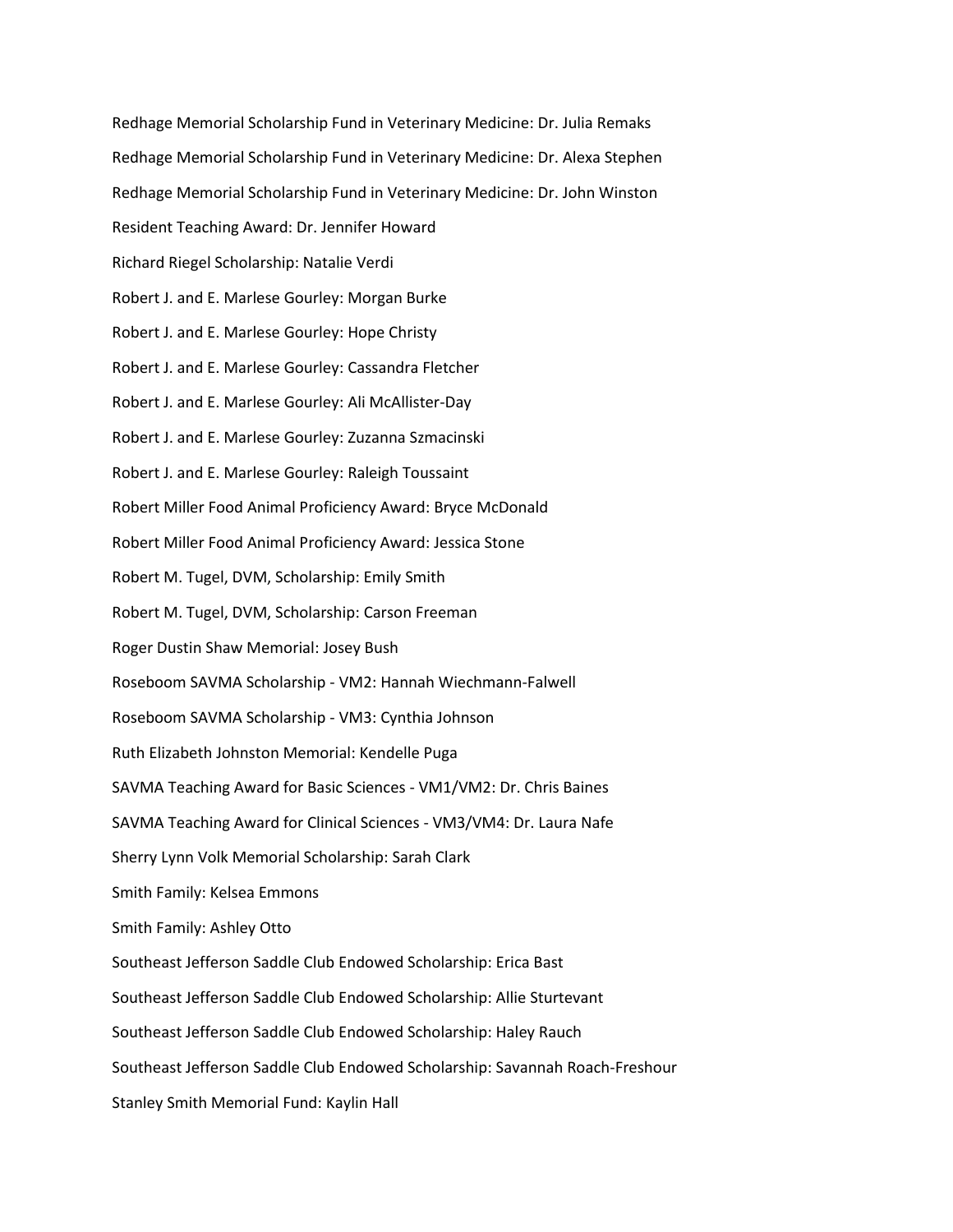Swine Proficiency Award: Nick Crutcher

Technician Award: Danielle Hurd, RVT

Thelma Zalk: Zoey Beitzinger

Thelma Zalk: Morgan Burke

Thelma Zalk: Hope Christy

Thelma Zalk: Laura Freudenberger

Thelma Zalk: Kaylin Hall

Thelma Zalk: Taylor Hays

Thelma Zalk: Taylor Kolbe

Thelma Zalk: Sarah Lauber

Thelma Zalk: Brody Leimkuehler

Thelma Zalk: Madisyn Smith

Thelma Zalk: Zuzanna Szmacinski

Thelma Zalk: Alyson Zawisza

Theriogenology Award: Robert Schmidt

Three Rivers Kennel Club: Madison Naes

University of Missouri Excellence in Small Animal Surgery Award: Keith Long

VCS Bob Rosenthal: Emily Lemoine

VECCS Award for Excellence in Veterinary Emergency and Critical Care: Kaci Braner

VECCS DEI Award: Adriana Marchand

Veterinary Parasitology Award: John Wray

Virginia L. Busch: Andrew Bell

Virginia L. Busch: Sarah Brackett

Virginia L. Busch: Sophia Landers

West Central VMA Leadership: Kaelamae Topham

Wildlife and Exotic Medicine Award: Roxana Chan

Wildlife and Exotic Medicine Award: Gabriella Sottile

Wildlife and Exotic Medicine Award: Allison Potter

Wildlife and Exotic Medicine Award: Rachel Miller